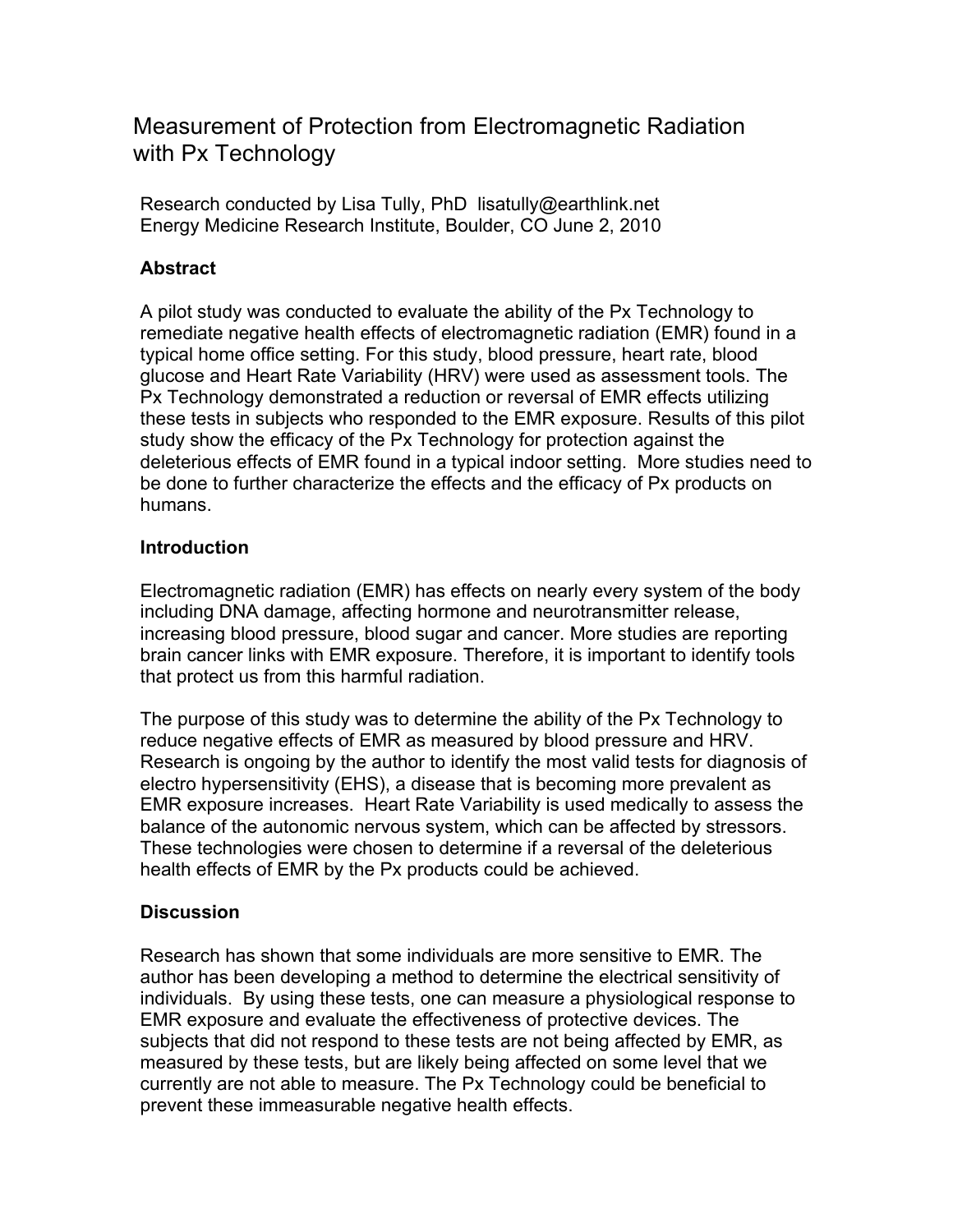In this study, four of the ten subjects responded to EMR exposure as measured by HRV and in all of these cases, the Px Technology improved their HRV scores. Surprisingly, in two of the subjects, the HRV score was improved by EMR exposure. A likely explanation for this is that perhaps the body is responding to the EMR and the chronic effects of EMR exposure would lead to deterioration in health as evaluated by HRV. In one subject, the EMR exposure did not create a change in HRV scores but the Px Technology improved the score.

It is important to note that the Px Technology produced an improvement in HRV scores in the presence of EMR. This suggests that the Px Technology can be beneficial for protection from EMR and can be beneficial for health, especially for chronic EMR exposure.

This pilot study only measured acute EMR exposure with the Technology and further studies are recommended to determine the long term effects of the Px Technology with chronic EMR exposure.

#### **Conclusions**

The results of this study show that applying Px Technology reverses the deleterious effects of EMR exposure, as measured by blood pressure. Furthermore Px Technology improves health, as measured by HRV, in the presence of EMR. Based on this pilot study, Px Technology is recommended for protection from EMR exposure.

Px Technology reversed the increases in BP induced by EMR exposure, which is an important health benefit. In one of the subjects, the BP dropped below baseline, indicating that Px Technology has additional benefits. It would be interesting to assess whether the Px Technology lowers high BP in the absence of EMR.

#### **Px Technology**

A EMR radiation induces a biological incompatibility. The Px products, infused with Px technology, work by re-establishing a coherent bio-field in and around the body, thus allowing the body to resist the negative effects of EMR. The body, after being exposed to the Px wave patterns, becomes resistant to the detrimental effects of EMR, lowering the stress on the body and restoring the body back into bio-coherence.

**Note**. No claim is made by Px of blocking EMR signals that go through the body at the speed of light. Only by continuously counterbalancing the results of the disruption to the bio-coherence of the body induces by the EMR signals be addressed.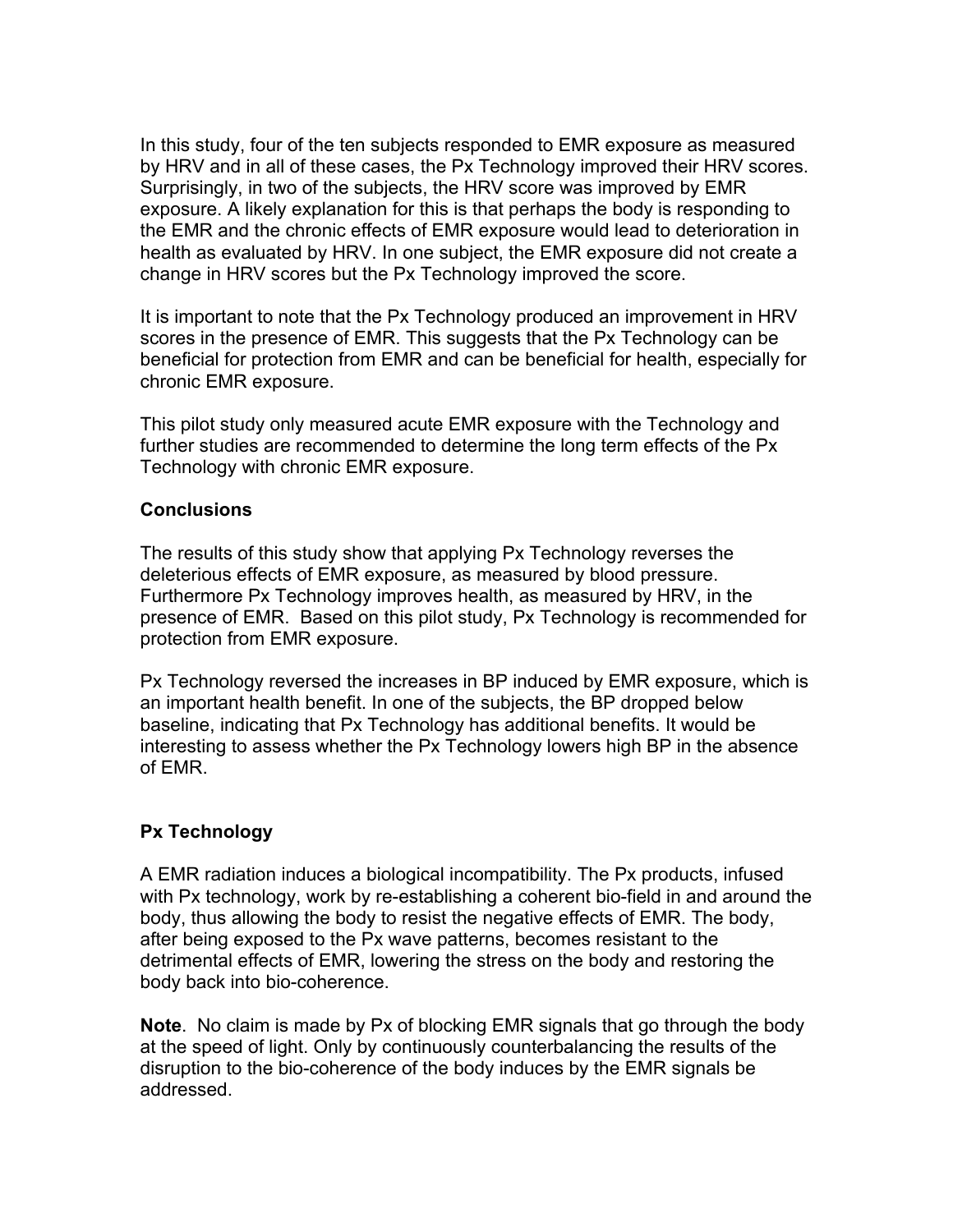## **Blood Pressure**

Blood pressure (BP) can be increased by a stressor such as EMR and a study demonstrated that employees at radio service stations have an increased arterial BP, in comparison with the control group (Gadzicka, et al., Med Pr. (1997) 48(1):15-24). Another study found that exposure to EMR in radio service workers increases risk for electrographic disturbances by six times (Bortkiewiczm et. al. Med Pr. (1996) 47(3):241-52),

# **Heart Rate Variability**

Heart rate variability (HRV) refers to the beat-to-beat alterations in heart rate. It was developed over 40 years ago and is a quantitative assessment of the relative balance of the two branches of the autonomic nervous system (ANS), which controls most physiological functions. HRV has the ability to evaluate the impact of any intervention or activity and to detect the early signs of pathological development or functional disorders, which may not be revealed by routine physical examination. Therefore, HRV is a useful assessment of the general health of an individual and because it evaluates the ANS, it can be used to quantify the response to a stressor.

The algorithms used by Nerve-Express have been developed and tested for over twenty years in studies involving more than twenty thousand patients. The algorithms generate two values that represent the physical fitness, the level of the functioning of the physiologic systems and the adaptability of the individual.

## **Electromagnetic Radiation**

Electromagnetic Radiation (EMR) is a very dangerous side effect of the exponential increase in technology that we all rely on. Reports of brain cancer resulting from cell phone use are increasing. Therefore, it is important to identify devices that protect from cell phone and other device radiation. Results of the current study indicate that Px Technology reverses the negative effects of EMR exposure, as measured by the blood pressure and improves HRV scores during EMR exposure.

# **Methods**

The EMR emitted from a typical home or office environment including a computer, monitor, wireless router, DECT cordless phone was measured. The fields before the electronics were turned on were .6 milliGauss (AC magnetic ELF field Triaxial WiFi Sniffer-Trendnet Model EW-439UB detected 1 wireless network Esmog

Ten healthy subjects ranging from age 29 to 75 were tested with the digital BP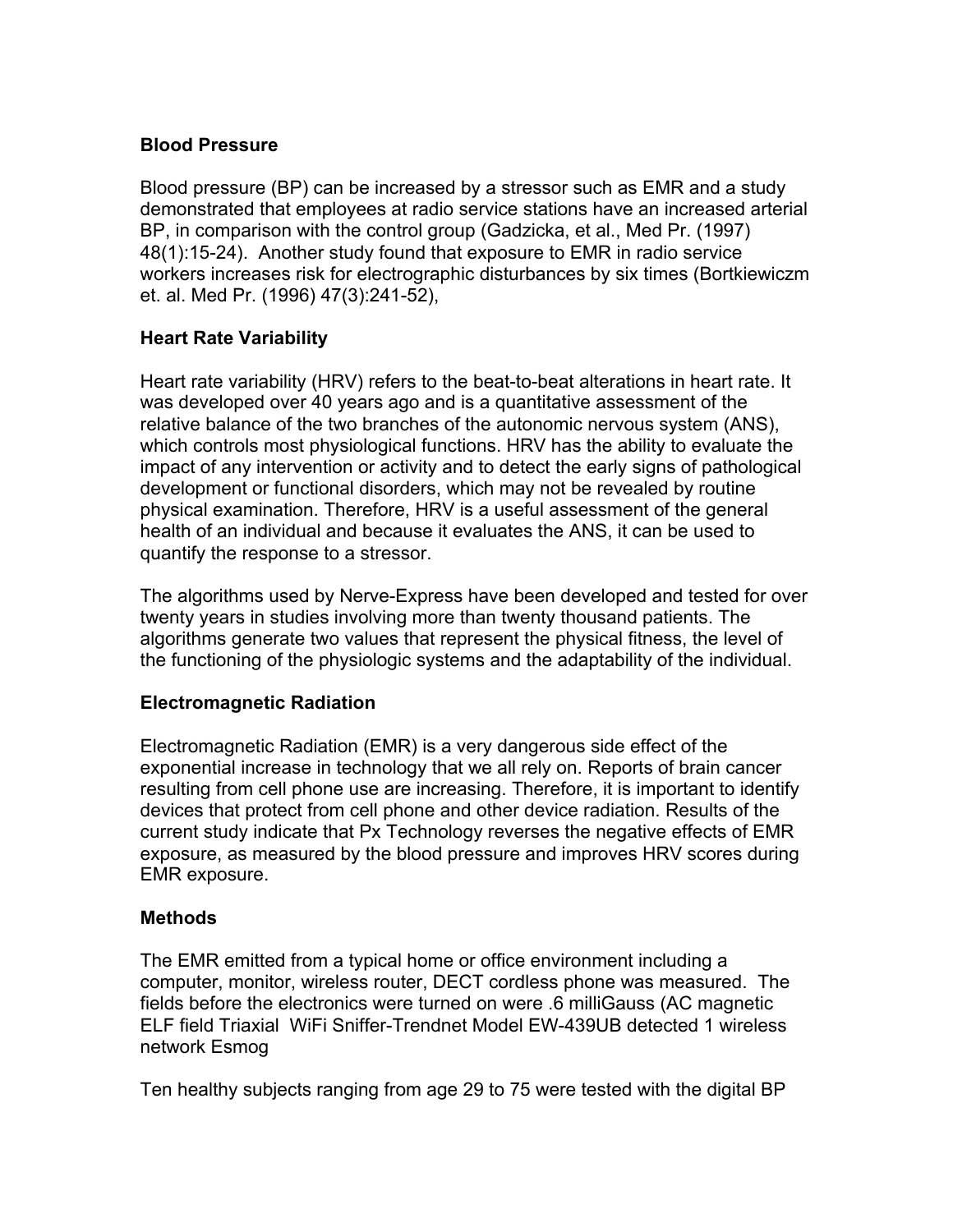meter (Omrion), Nerve Express HRV (www.nerveexpress.com) and blood glucose meter to determine a baseline measurement. They were then exposed to 10 minutes of EMR and retested. The subjects then exposed to the Px Technology and after a 10 minute recovery period in the absence of the EMR, the subjects were re-exposed to the EMR for 10 minutes and retested.

Initial measurements were taken to determine a baseline. Subjects were tested during (blood pressure and HRV) and just following exposure to EMR for 6 minutes. The subjects were given 10 minutes to recover (EMR turned off with Technology on) and retested with EMR turned on after applying Px. Data is presented showing the alterations in the three measures for subjects who responded to the EMR exposure.

# **Results**

Of the ten subjects tested, four responded to the EMR with changes in the HRV measurement and the HRV scores were improved with Px Technology. In two of the subjects, the EMR environment increased blood pressure and this negative effect was reversed by Px. One of the subjects reported that they usually get severe headaches when in an environment with wireless routers and they did not get a headache with EMR exposure while using Px.

## **Heart Rate Variability**

Table 1 shows the results of applying Px Technology in the EMR environment on HRV scores, given as the Physical Fitness values. For each subject, the first number represents the functioning level of the physiological systems and the second number indicates the adaptability of the individual.

The lower the values, the healthier the individual and the *ideal value range for an athlete is 1-3/1-3, for general health is 3-9/3-5 and 9-13/5-7 is considered unhealthy.*

In one subject, EMR exposure induced a negative effect on the HRV score and this was reversed by applying Px. Interestingly, in two of these cases, the "EMR environment" improved the HRV score, while the Px Technology was applied during the EMR exposure further improved the HRV score. Finally, one subject showed no HRV response to the EMR environment, but applying the Px Technology improved the HRV score.

### **Table 1. The Px Technology Improves the HRV Scores in the Presence of EMR Exposure.**

| <b>Subject</b> | <b>Baseline</b> | EMR  | <b>EMR applying Px</b> |
|----------------|-----------------|------|------------------------|
|                | 11/6            | 11/7 | 11/6                   |
| $\mathbf{2}$   | 9/3             | 9/2  | 8/2                    |